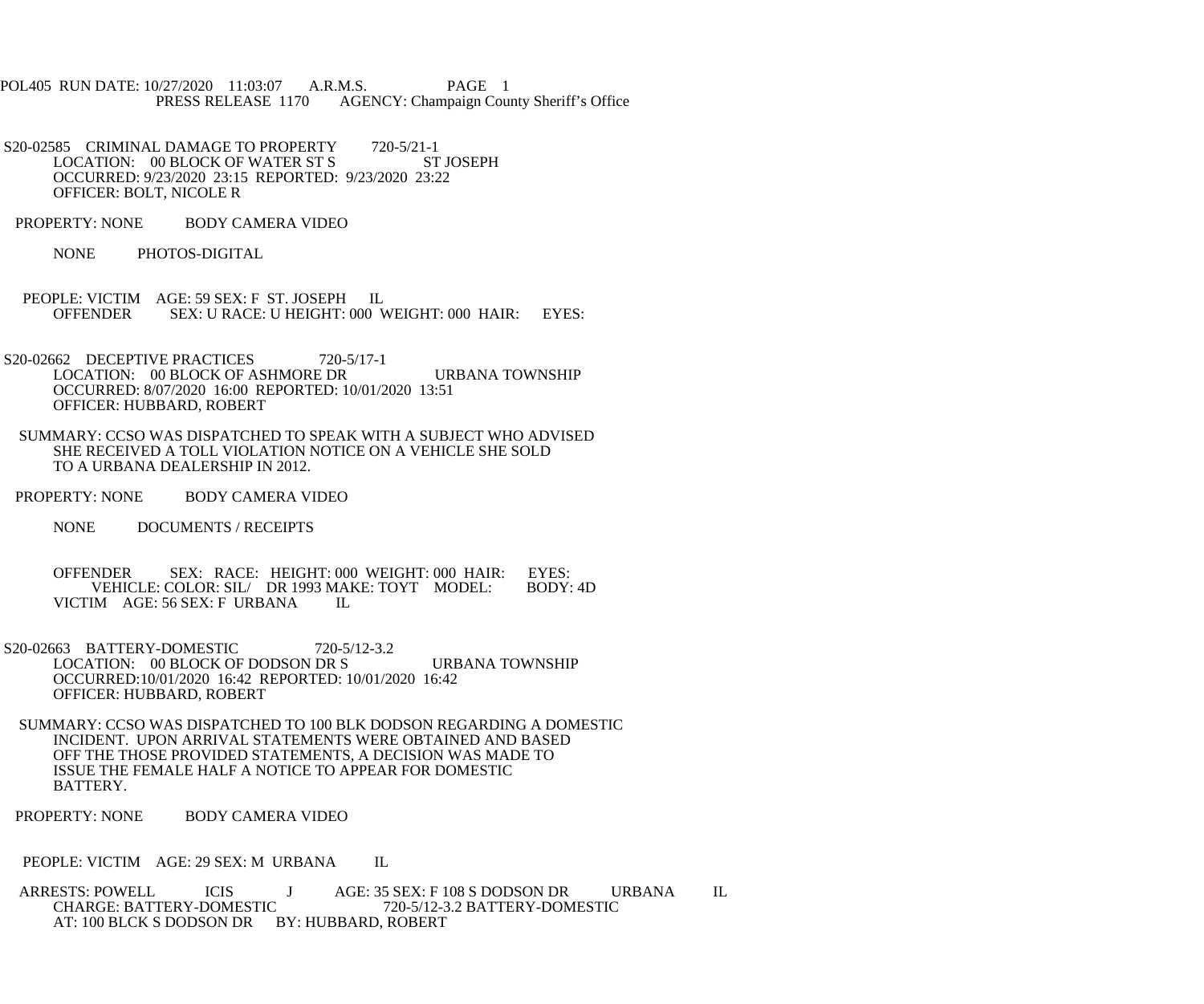POL405 RUN DATE: 10/27/2020 11:03:07 A.R.M.S. PAGE 2<br>PRESS RELEASE 1170 AGENCY: Champaign Cou AGENCY: Champaign County Sheriff's Office

S20-02782 THEFT \$500 AND UNDER 720-5/16-1 LOCATION: 00 BLOCK OF PARKVIEW LN SAVOY OCCURRED:10/11/2020 10:59 REPORTED: 10/11/2020 10:59 OFFICER: HUBBARD, ROBERT

 SUMMARY: CCSO WAS DISPATCHED TO PARKVIEW APTS FOR A STANDBY, AND WHILE THERE ONE OF THE SUBJECTS REPORTING A WALLET AND ITS CONTENTS MISSING.

PROPERTY: NONE BODY CAMERA VIDEO

STOLEN **IDENTIFICATION ITEMS** 

STOLEN 1 PURSE OR WALLET

- STOLEN CREDIT/DEBIT/GAS CARDS
- STOLEN IDENTIFICATION ITEMS
- STOLEN 1 CURRENCY-NOT CHECKS/BOND

 OFFENDER AGE: 55 SEX: M VICTIM AGE: 45 SEX: F

S20-02807 WARRANT-IN STATE

 LOCATION: 1700 BLOCK OF BRADLEY AV W CHAMPAIGN TOWNSHIP OCCURRED:10/13/2020 14:48 REPORTED: 10/13/2020 14:48 OFFICER: MAYO, NICHOLAS

 SUMMARY: ON THE ABOVE STATED DATE AND TIME, DEPUTIES WERE DISPATCHED TO A BUSINESS IN CHAMPAIGN TOWNSHIP FOR AN ATTEMPT TO LOCATE A MALE SUBJECT ON AN IN STATE WARRANT. THE SUBJECT WAS LOCATED AND SUBSEQUENTLY TAKEN INTO CUSTODY ON THE IN STATE WARRANT.

PROPERTY: NONE 1 BODY CAMERA VIDEO

PEOPLE: VICTIM SOCIETY-WARRANTS/RECOVERED PROPERTY

ARRESTS: SCHNELLBECHER KENNETH C AGE: 27 SEX: M 70 E WASHINGTON ST CHAMPAIGN IL<br>CHARGE: WARRANT-IN STATE WARRANT WARRANT-IN STATE WARRANT WARRANT-IN STATE AT: 1000 BLK N MATTIS AVE BY: MAYO, NICHOLAS

 S20-02809 BATTERY-DOMESTIC 720-5/12-3.2 LOCATION: 00 BLOCK OF CUNNINGHAM AV SOMER TOWNSHIP OCCURRED:10/13/2020 17:16 REPORTED: 10/13/2020 17:16 OFFICER: MAYO, NICHOLAS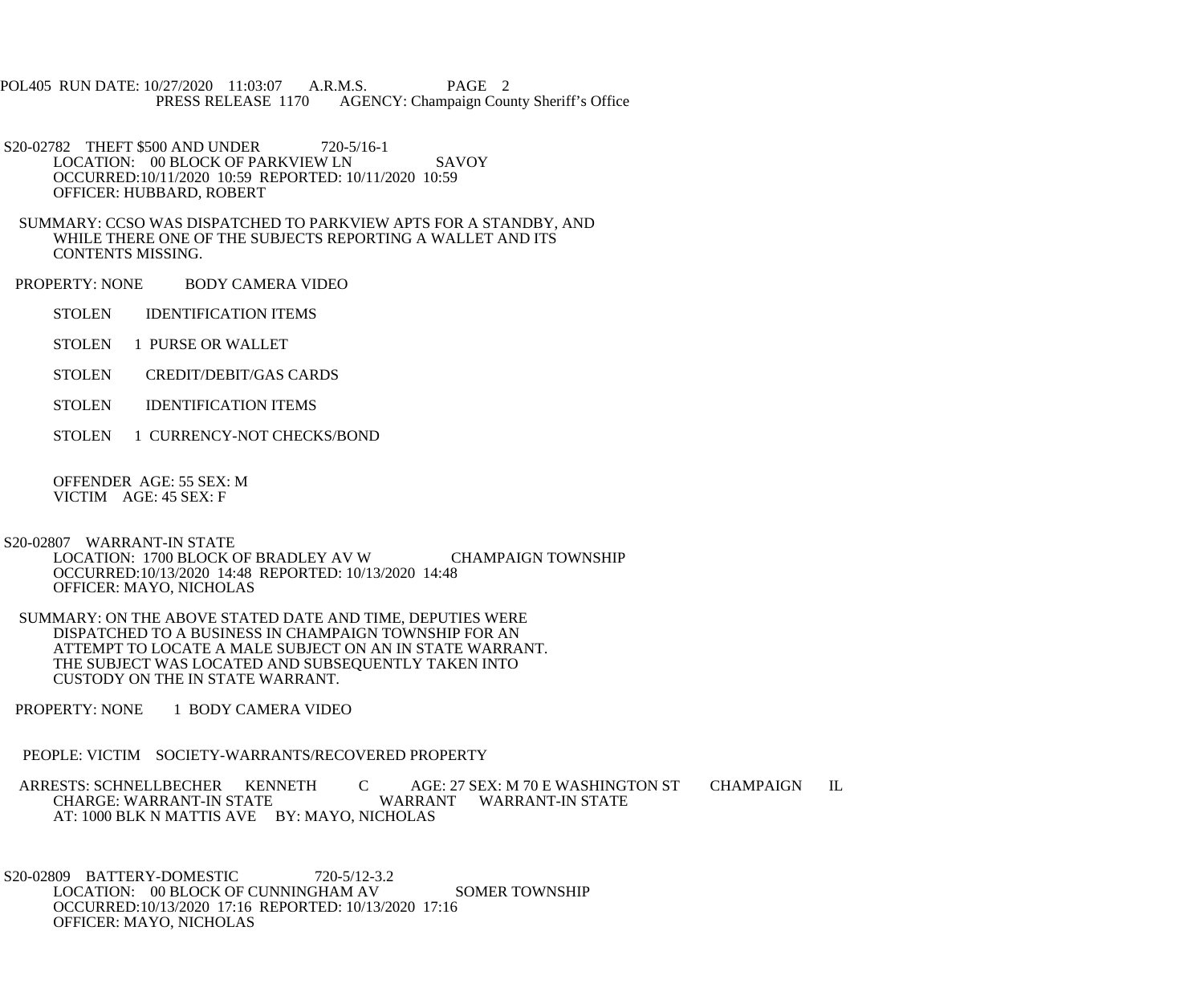POL405 RUN DATE: 10/27/2020 11:03:07 A.R.M.S. PAGE 3<br>PRESS RELEASE 1170 AGENCY: Champaign Cou AGENCY: Champaign County Sheriff's Office

- SUMMARY: ON 10-13-20 DEPUTIES WERE DISPATCHED TO A RESIDENCE IN URBANA TOWNSHIP FOR A POSSIBLE DOMESTIC. UPON ARRIVAL DEPUTIES INTERVIEWED BOTH PARTIES. A FEMALE WAS ISSUED AN NTA FOR DOMESTIC BATTERY AND BOTH PARTIES WERE SEPARATED FOR THE EVENING.
- PROPERTY: NONE 1 BODY CAMERA VIDEO
	- NONE BODY CAMERA VIDEO
- PEOPLE: VICTIM AGE: 25 SEX: M URBANA IL
- ARRESTS: WINDSCHITL ALEXIA M AGE: 24 SEX: F 3711 CUNNINGHAM #13 URBANA IL CHARGE: BATTERY-DOMESTIC 720-5/12-3.2 BATTERY-DOMESTIC AT: 3000 BLK N CUNNINGHAM AV BY: MAYO, NICHOLAS
- S20-02823 WARRANT-IN STATE WARRANT-IN STATE LOCATION: 00 BLOCK OF MAIN ST E URBANA TOWNSHIP OCCURRED:10/16/2020 11:45 REPORTED: 10/16/2020 11:45 OFFICER: ALLEN, SHANE E.
- SUMMARY: MALE PRESENTED WITH TWO ACTIVE WARRANTS.
- PEOPLE: VICTIM SOCIETY-WARRANTS/RECOVERED PROPERTY

ARRESTS: COOPER ARMANI L AGE: 23 SEX: M 1100 BOHLAND AVE BELLWOOD IL CHARGE: WARRANT-IN STATE WARRANT WARRANT-IN STATE ATE WARRANT WARRANT-IN STATE<br>BY: ALLEN. SHANE E. AT: 100 BLK E MAIN ST COOPER ARMANI L AGE: 23 SEX: M 1100 BOHLAND AVE BELLWOOD IL ATE WARRANT WARRANT-IN STATE BY: ALLEN, SHANE E. AT: 100 BLK E MAIN ST

- S20-02841 WARRANT-IN STATE LOCATION: 00 BLOCK OF GEORGE ST URBANA TOWNSHIP OCCURRED:10/18/2020 17:20 REPORTED: 10/18/2020 17:21 OFFICER: CARLSON,CHRISTOPHER T
- SUMMARY: ON 10/18/2020 AT APPROXIMATELY 1722 HOURS, CHAMPAIGN COUNTY SHERIFF DEPUTIES WERE DISPATCHED TO AN ADDRESS IN URBANA TOWNSHIP FOR A REPORTED BURGLARY. UPON ARRIVAL, DEPUTIES DETERMINED A BURGLARY HAD NOT TAKEN PLACE. A MALE SUBJECT WAS LOCATED INSIDE THE RESIDENCE WITH A VALID CHAMPAIGN COUNTY WARRANT. THAT SUBJECT WAS PLACED UNDER ARREST AND BOOKED AT THE CHAMPAIGN COUNTY JAIL ON THE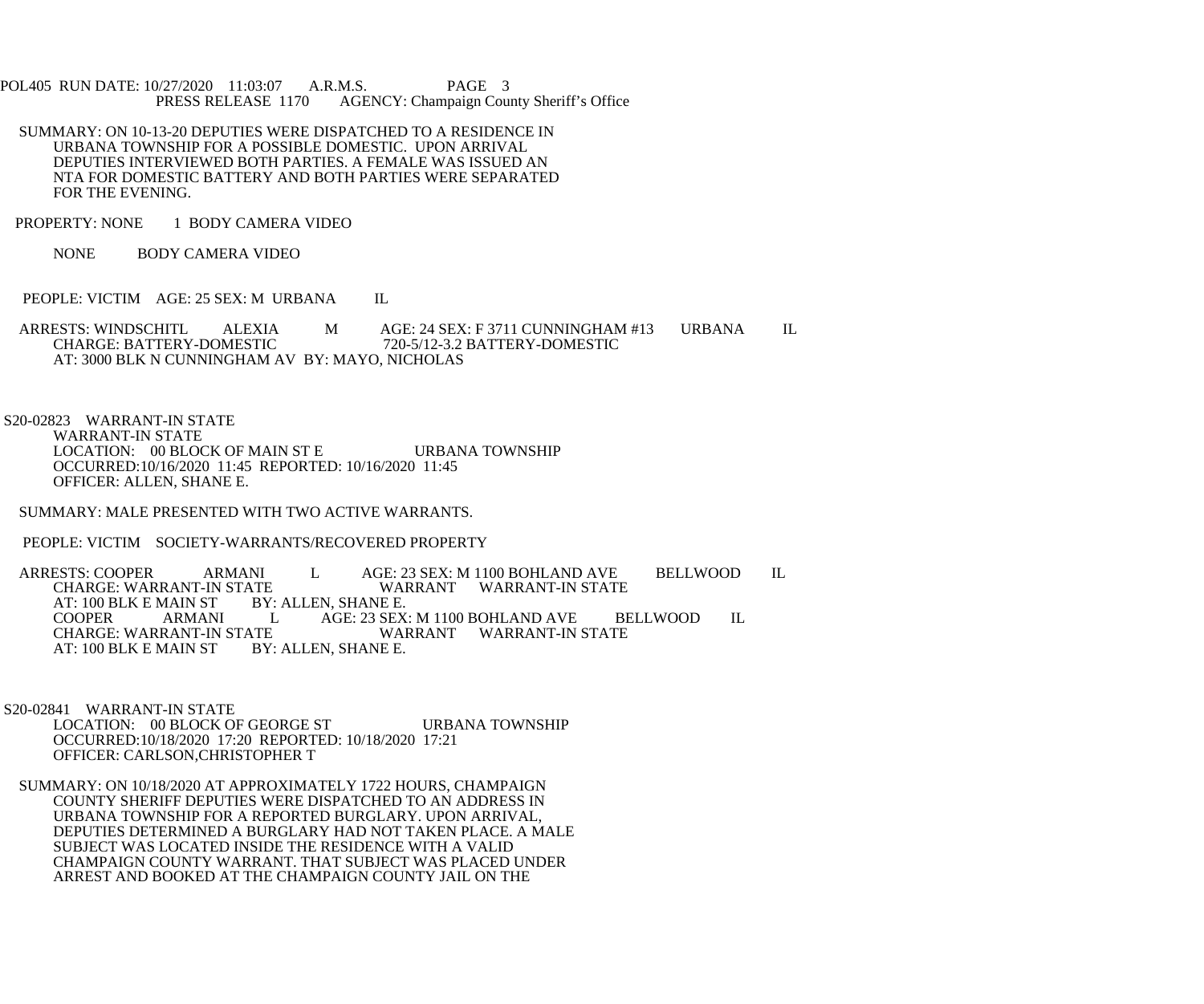POL405 RUN DATE: 10/27/2020 11:03:07 A.R.M.S. PAGE 4<br>PRESS RELEASE 1170 AGENCY: Champaign Cou AGENCY: Champaign County Sheriff's Office ACTIVE WARRANT.

- PROPERTY: NONE BODY CAMERA VIDEO
- PEOPLE: VICTIM SOCIETY-WARRANTS/RECOVERED PROPERTY OFFENDER AGE: 18 SEX: M

ARRESTS: REYNOLDS DAVID ALLEN AGE: 18 SEX: M 160 GEORGE ST URBANA IL CHARGE: WARRANT-IN STATE CHARGE: WARRANT-IN STATE WARRANT WARRANT-IN STATE<br>AT: 100 BLK GEORGE ST BY: CARLSON,CHRISTOPHER T BY: CARLSON, CHRISTOPHER T

S20-02847 BURGLARY FROM MOTOR VEHICLE 720-5/19-1 LOCATION: 00 BLOCK OF 300N SADORUS TOWNSHIP OCCURRED:10/17/2020 12:00 REPORTED: 10/19/2020 9:50 OFFICER: BIALESCHKI, DOUG

- SUMMARY: R-P CALLED TO REPORT MISSING A PRESCRIPTION THAT WAS LAST KNOWN TO BE IN HIS TRUCK.
- PROPERTY: NONE 1 BODY CAMERA VIDEO
	- STOLEN 30 DRUGS-MEDICINE
	- OFFENDER SEX: RACE: HEIGHT: 000 WEIGHT: 000 HAIR: EYES: VICTIM AGE: 18 SEX: M SADORUS IL VICTIM AGE: 18 SEX: M SADORUS
- S20-02859 THEFT-IDENTITY 720-5/16-30(A) LOCATION: 00 BLOCK OF PETERS DR ST JOSEPH TOWNSHIP OCCURRED:10/10/2020 12:00 REPORTED: 10/20/2020 9:39 OFFICER: BIALESCHKI, DOUG
- SUMMARY: R-P CALLED TO REPORT RECEIVING A LETTER FROM THE IL DEPT OF EMPLOYMENT SECURITIES ADDRESSING HIS FILING FOR UNEMPLOYMENT BENEFITS. R-P ADVISED HE HAS NEVER FILED FOR BENEFITS, IS EMPLOYED AT THE U OF I AND HAS BEEN UNABLE TO GET SOMEONE AT THE IL DEPT OF EMPLOYMENT SECURITIES TO SPEAK TO HIM.

 OFFENDER SEX: RACE: HEIGHT: 000 WEIGHT: 000 HAIR: EYES: VICTIM AGE: 44 SEX: M ST JOSEPH IL

- S20-02861 BURGLARY RESIDENTIAL 720-5/19-3 LOCATION: 00 BLOCK OF GLENSHIRE DR CHAMPAIGN TOWNSHIP OCCURRED:10/02/2020 13:00 REPORTED: 10/20/2020 13:33 OFFICER: BEASLEY, CHAD
	- SUMMARY: RESPONDED FOR REPORT OF A RESIDENTIAL BURGLARY. UPON ARRIVAL, RP (REALITY COMPANY) ADVISED SOMETIME BETWEEN 10-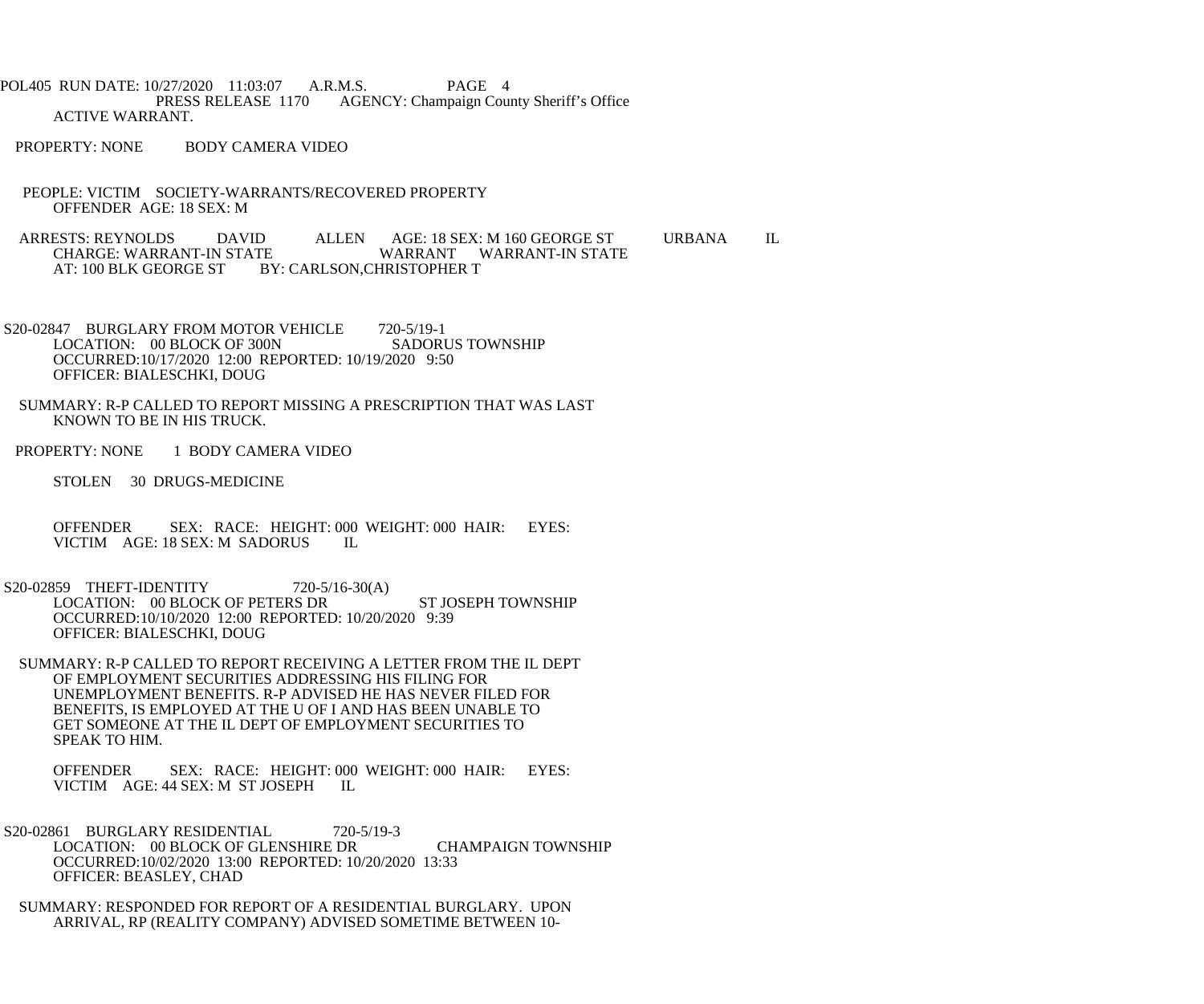- POL405 RUN DATE: 10/27/2020 11:03:07 A.R.M.S. PAGE 5<br>PRESS RELEASE 1170 AGENCY: Champaign Cou AGENCY: Champaign County Sheriff's Office 02-20 AND 10-20-20 UNKNOWN SUSPECTS ENTERED THE VACANT PROPERTY FOR SALE, STEALING THE DRYER. NO FORCED ENTRY, NO SUSPECT INFORMATION. POSSIBLE THAT HOUSE WAS LEFT UNLOCKED OR SOME OTHER REALITY CO TOOK THE WASHER. RP JUST NEEDED A REPORT.
- PROPERTY: STOLEN 1 APPLIANCE
	- NONE 1 BODY CAMERA VIDEO

OFFENDER SEX: RACE: HEIGHT: 000 WEIGHT: 000 HAIR: EYES:<br>VICTIM L&B ALLSTAR REALITY ADVISORS NORTHBROOK IL VICTIM L&B ALLSTAR REALITY ADVISORS

- S20-02862 VIOLATION ORDER PROTECTION 720-5/12-3.4 LOCATION: 00 BLOCK OF BRADY LN URBANA TOWNSHIP OCCURRED:10/20/2020 15:29 REPORTED: 10/20/2020 15:30 OFFICER: BIALESCHKI, DOUG
- SUMMARY: R-P CALLED TO REPORT VIOLATION OF ORDER OF PROTECTION. SUSPECT WAS LOCATED WITHIN A RESTRICTED AREA AND ARRESTED. SUBJECT WAS LATER RELEASED ON NTA AFTER UNABLE TO BE MEDICALLY CLEARED FOR JAIL INTAKE.
- PROPERTY: NONE 1 BODY CAMERA VIDEO
	- NONE 1 BODY CAMERA VIDEO

PEOPLE: VICTIM AGE: 42 SEX: F URBANA IL

- ARRESTS: SMITH DENNIS SCOTT AGE: 49 SEX: M 2217 COUNTRY SQUIRE URBANA IL<br>CHARGE: VIOLATION ORDER PROTECTION 720-5/12-3.4 VIOLATION ORDER PROTECTIO CHARGE: VIOLATION ORDER PROTECTION<br>AT: 200 BLK BRADY LN BY: BIALESCH BY: BIALESCHKI, DOUG
- S20-02864 ILLEGAL TRANSPORTATION CANNABIS AU 625-5/11-502.15 ABC<br>LOCATION: 00 BLOCK OF 400N/2400E RAYMOND TOWNSHIP LOCATION: 00 BLOCK OF 400N/2400E OCCURRED:10/20/2020 22:38 REPORTED: 10/20/2020 22:38 OFFICER: METZLER, JEFFREY
- SUMMARY: DEPUTIES WERE DISPATCHED TO THE 400 BLOCK OF 2400E IN THE TOWNSHIP OF RAYMOND FOR A REPORT OF A POSSIBLE PROPERTY DAMAGE ACCIDENT. DEPUTIES DETERMINED THERE WAS NO ACCIDENT, HOWEVER THE DRIVER WAS ISSUED A CITATION FOR POSSESSION OF ADULT USE CANNABIS IN A MOTOR VEHICLE.
- PROPERTY: NONE 1 BODY CAMERA VIDEO
	- NONE 1 PHOTOS-DIGITAL